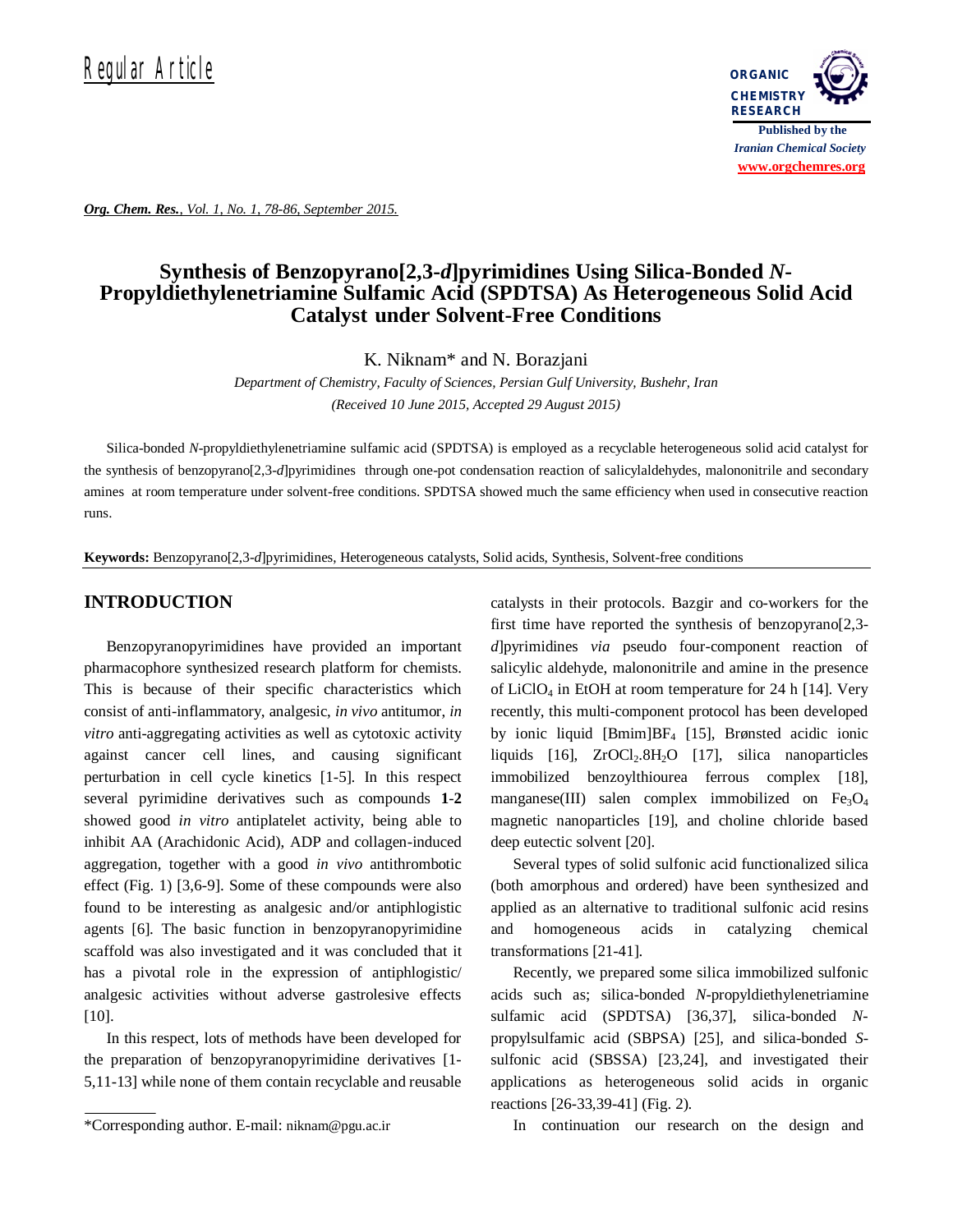Niknam & Borazjani/**Org. Chem. Res.**, Vol. 1, No. 1, 78-86, September 2015.



**Fig. 1.** The structure of some bio-active compounds containing a benzopyrano[2,3-*d*]pyrimidine moiety.



**Fig. 2.** The structure of used solid acids.

application of silica functionalized solid acids as heterogeneous catalysts in organic transformations [23-41], we describe the application of silica-bonded *N*propyldiethylenetriamine sulfamic acid (SPDTSA) in the synthesis of benzopyrano[2,3-*d*]pyrimidine derivatives *via* pseudo four-component condensation of salicylaldehydes, malononitrile and secondary amine at room temperature and solvent-free conditions.

# **EXPERIMENTAL**

### **General**

Chemicals were purchased from Merck and Aldrich

chemical companies. For recording  $H$  NMR spectra we used Bruker Ultrashield (400 MHz) in pure deuterated  $DMSO-d<sub>6</sub>$  solvent with tetramethylsilane (TMS) as internal standard. Melting points were determined in open capillary tubes in a Barnstead Electrothermal 9100 BZ circulating oil melting point apparatus. The reaction monitoring was accomplished by TLC on silica gel Poly Gram SILG/UV254 plates. All the products are known compounds and were characterized by comparison of their IR,  ${}^{1}H$  NMR and  ${}^{13}C$  NMR spectroscopic data and their melting points with reported values [13-20]. Solid acids such as 3-silica propylsulfonic acid [21,22], silica-bonded *S*sulfonic acid (SBSSA) [23,24], silica-bonded *N*-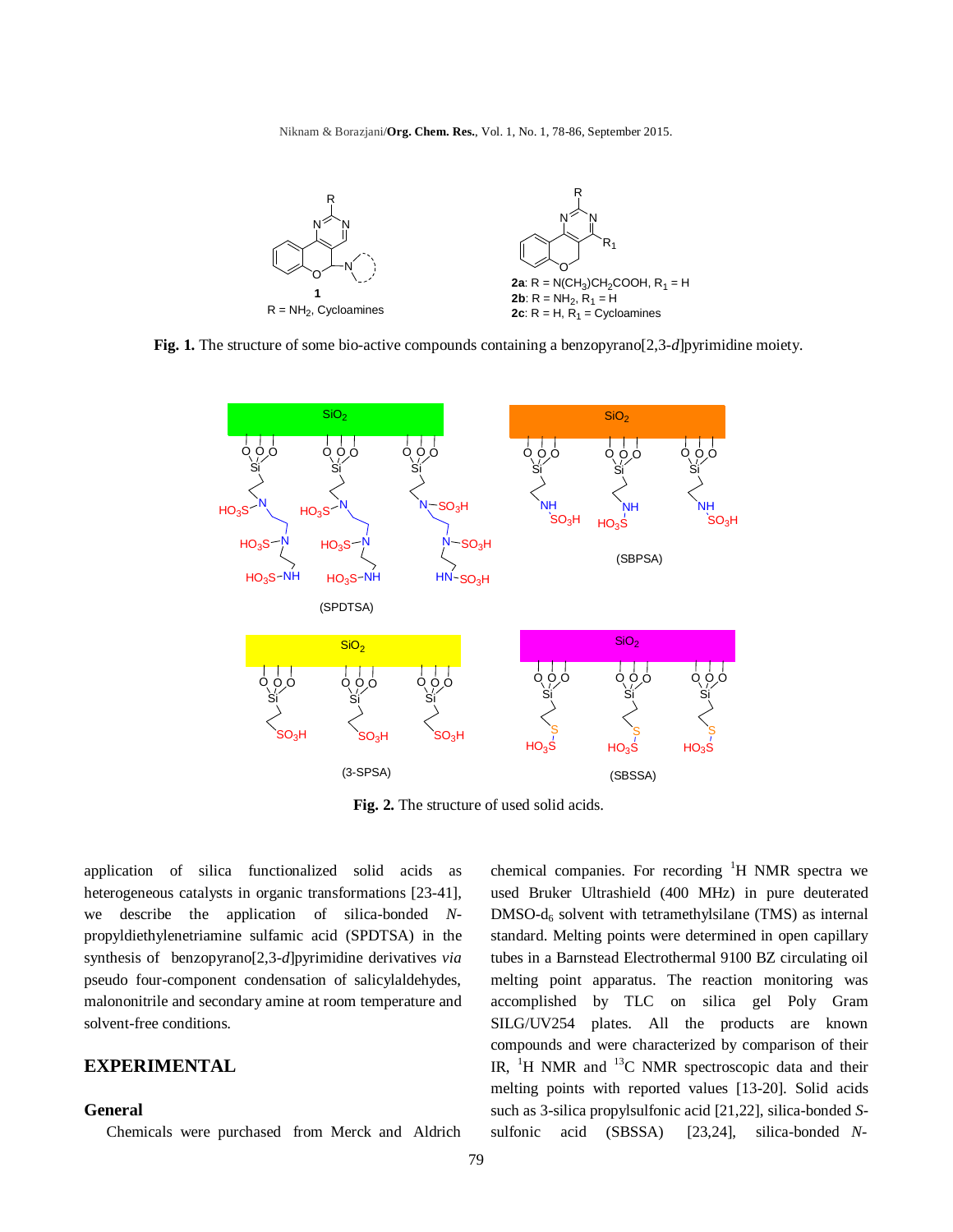propylsulfamic acid (SBPSA) [25] and silica-bonded *N*propyldiethylenetriamine sulfamic acid (SPDTSA) [36,37] were prepared according to our previously reported procedure.

# **General Procedure for the Synthesis of Benzopyranopyrimidines**

A mixture of 2-hydroxy-benzaldehyde derivative (2 mmol), malononitrile (1 mmol), secondary aliphatic amine (1 mmol), SPDTSA (0.03 g, 2.96 mol%) [37], under solvent-free conditions were stirred at room temperature for 6 h (the progress of the reaction was monitored by TLC). After completion, warm ethanol (10 ml) was added and filtered. The remaining was washed with warm ethanol  $(2 \times$ 5 ml) to separate catalyst. After cooling the organic phase the crude was precipitated and filtered to obtain products. For further purification the crude was recrystallized from ethanol (95%). The recovered catalyst was dried and reused for the subsequent runs.

**2-(4-Morpholino-5H-chromeno[2,3-***d***]pyrimidin-2-yl) phenol (6a).** M.p.: 197-199 °C (Lit. [15] 196-197 °C); IR (KBr): 3407, 2920, 2858, 1603, 1491, 1436, 1246, 1117 cm-<sup>1</sup>; <sup>1</sup>H NMR (400 MHz, CDCl<sub>3</sub>): δ (ppm) 3.52-3.53 (m, 4H, 2CH<sub>2</sub>), 3.92-3.94 (m, 6H, 3CH<sub>2</sub>), 6.94 (t, 1H,  ${}^{3}J = 7.4$  Hz, Ar), 7.00 (d, 1H,  ${}^{3}J = 8.4$  Hz, Ar), 7.14 (t, 1H,  ${}^{3}J = 7.2$  Hz, Ar), 7.19-7.23 (m, 2H, Ar), 7.26-7.30 (m, 1H, Ar); 7.38 (t, 1H,  ${}^{3}J = 7.0$ , Ar), 8.41 (d, 1H,  ${}^{3}J = 7.6$  Hz, Ar), 13.02 (brs, 1H, OH). <sup>13</sup>C NMR (100 MHz, CDCl3): δ (ppm) 25.6, 48.6, 66.7, 97.7, 117.1, 117.6, 118.3, 118.9, 119.0, 124.6, 128.4, 128.6, 129.2, 133.1, 150.4, 160.3, 162.0, 164.2, 164.7.

### **2-(4-(Dimethylamino)-5***H***-chromeno[2,3-***d***]**

**pyrimidin-2-yl)phenol (6b).** M.p.: 179-181 °C, (Lit. [14] 177-179 °C); IR (KBr): 3443, 3050, 2894, 1604, 1490, 1453, 1267 cm<sup>-1</sup>; <sup>1</sup>H NMR (400 MHz, CDCl<sub>3</sub>): δ (ppm) 3.24  $(s, 6H, N(CH_3)_2)$ , 4.11  $(s, 2H, CH_2)$ , 6.94  $(t, 1H, {}^3J = 7.6)$ Hz, Ar), 7.01 (d, 1H,  ${}^{3}J = 7.6$  Hz, Ar), 7.12 (t, 1H,  ${}^{3}J = 7.2$ Hz, Ar), 7.19-7.21 (m, 2H, Ar), 7.26 (d, 1H, *<sup>3</sup> J* = 8.0 Hz, Ar), 7.36-7.40 (m, 1H, Ar); 8.44 (dd, 1H,  ${}^{3}J = 8.0, {}^{4}J = 1.6$ Hz, Ar), 13.50 (brs, 1H, OH); <sup>13</sup>C NMR (100 MHz, CDCl<sub>3</sub>): δ (ppm) 26.0, 41.1, 94.5, 117.0, 117.5, 118.5, 118.8, 119.3, 124.3, 128.2, 128.5, 129.2, 132.8, 150.4, 160.4, 161.5, 164.4.

**2-(4-(Piperidin-1-yl)-5H-chromeno[2,3-***d***]pyrimidin-2-yl)phenol (6c).** M.P.: 170-172 °C, (Lit. [14] 168-170 °C);

IR (KBr): 3442, 2938, 2852, 1601, 1490, 1454, 1257 cm<sup>-1</sup>; <sup>1</sup>H NMR (400 MHz, CDCl<sub>3</sub>): δ (ppm) 1.77-1.82 (m, 6H, 3CH2), 3.34-3.47 (m, 4H, N(CH2)2), 3.95 (s, 2H, CH2), 6.96  $(t, 1H, {}^{3}J = 7.2 \text{ Hz}, \text{Ar}), 7.02 \text{ (d, 1H, } {}^{3}J = 8.0 \text{ Hz}, \text{ Ar}), 7.13$  $(t, 1H, {}^{3}J = 7.4$  Hz, Ar), 7.21-7.27 (m, 3H, Ar), 7.36-7.40  $(m, 1H, Ar), 8.45$  (dd,  $1H, {}^{3}J = 8.0$  Hz,  ${}^{4}J = 1.6$  Hz, Ar), 13.38 (brs, 1H, OH); <sup>13</sup>C NMR (100 MHz, CDCl<sub>3</sub>): δ (ppm) 24.3, 25.6, 25.9, 49.5, 50.5, 97.4, 117.1, 117.5, 118.4, 118.8, 119.5, 124.4, 128.2, 128.5, 129.2, 132.9, 150.6, 160.4, 161.8, 165.1.

**2-(4-(Pyrrolidin-1-yl)-5H-chromeno[2,3-***d***]pyrimidin-2-yl)phenol (6d).** M.p.: 211-213 °C (Lit. [18] 235-237 °C); IR (KBr): 3465, 3053, 2971, 2871, 1603, 1490, 1451, 1261 cm-1 ; <sup>1</sup>H NMR (400 MHz, DMSO-*d*6): δ (ppm) 1.97-2.00  $(m, 4H, 2CH_2), 3.84-3.86$   $(m, 4H, N(CH_2)_2), 4.34$   $(s, 2H,$ CH2), 6.89-6.92 (m, 2H, Ar), 7.12-7.15 (m, 2H, Ar), 7.25- 7.36 (m, 3H, Ar), 8.26-8.28 (m, 1H, Ar), 13.36 (brs, 1H, OH). <sup>13</sup>C NMR (100 MHz, DMSO-*d*6): δ (ppm) 24.2, 24.6, 49.1, 91.6, 115.7, 116.8, 118.1, 119.7, 123.8, 127.6, 128.3, 128.8, 132.0, 149.4, 159.7, 159.9, 160.2, 162.3.

**4-Bromo-2-(7-bromo-4-morpholino-5H-chromeno[2, 3-***d***]pyrimidin-2-yl)phenol (6e).** M.p.: 204-206 °C (Lit. [17] 198-200 °C); IR (KBr): 3446, 3050, 2970, 2893, 2851, 1594, 1482, 1431, 1273, 1118 cm<sup>-1</sup>; <sup>1</sup>H NMR (400 MHz, DMSO- $d_6$ ): δ (ppm) 3.52 (t, 4H,  ${}^3J = 4.6$  Hz, 2CH<sub>2</sub>), 3.80 (t, 4H,  ${}^{3}J = 4.5$  Hz, 2CH<sub>2</sub>), 4.05 (s, 2H, CH<sub>2</sub>) 6.92 (d, 1H,  ${}^{3}J =$ 8.7 Hz, Ar), 7.18 (d, 1H,  ${}^{3}J = 8.7$  Hz, Ar), 7.46 (dd, 1H,  ${}^{3}J =$ 8.6,  $^{4}J = 2.3$  Hz, Ar), 7.53 (dd, 1H,  $^{3}J = 8.6$ ,  $^{4}J = 2.6$  Hz, Ar), 7.61 (d, 1H,  ${}^{3}J = 2.2$  Hz, Ar), 8.32 (d, 1H,  ${}^{3}J = 2.5$  Hz, Ar), 13.15 (brs, 1H, OH). <sup>13</sup>C NMR (100 MHz, DMSO- $d_6$ ): δ (ppm) 24.2, 47.8, 65.6, 97.1, 109.6, 115.7, 118.1, 119.4, 119.7, 122.3, 130.2, 130.5, 131.1, 134.8, 148.8, 158.6, 159.0, 162.7, 163.7.

#### **4-Bromo-2-(7-bromo-4-(dimethylamino)-5H-**

**chromeno[2,3-***d***]pyrimidin-2-yl)phenol (6f).** M.P.: 194- 196 °C, (Lit. [16] 200-201 °C); IR (KBr): 3456, 3060, 2923, 1596, 1438, 1457, 1264 cm<sup>-1</sup>; <sup>1</sup>H NMR (400 MHz, DMSO*d*6): δ (ppm) 3.09 (s, 6H, N(CH3)2), 4.22 (s, 2H, CH2), 6.90 (d, 1H,  ${}^{3}J = 6.7$  Hz, Ar), 7.13 (d, 1H,  ${}^{3}J = 7.0$  Hz, Ar), 7.43  $(\text{dd}, 1H, {}^{3}J = 7.0, {}^{4}J = 2.0 \text{ Hz}, \text{Ar}), 7.49 \text{ (dd, 1H, } {}^{3}J = 7.0, {}^{4}J)$  $= 2.2$  Hz, Ar), 7.55 (d, 1H,  ${}^{3}J = 2.0$  Hz, Ar), 8.34 (d, 1H,  ${}^{3}J$  $= 2.2$  Hz, Ar), 13.26 (brs, 1H, OH). <sup>13</sup>C NMR (100 MHz, DMSO-*d*6): δ (ppm) 24.5, 40.4, 93.9, 109.4, 115.5, 117.9,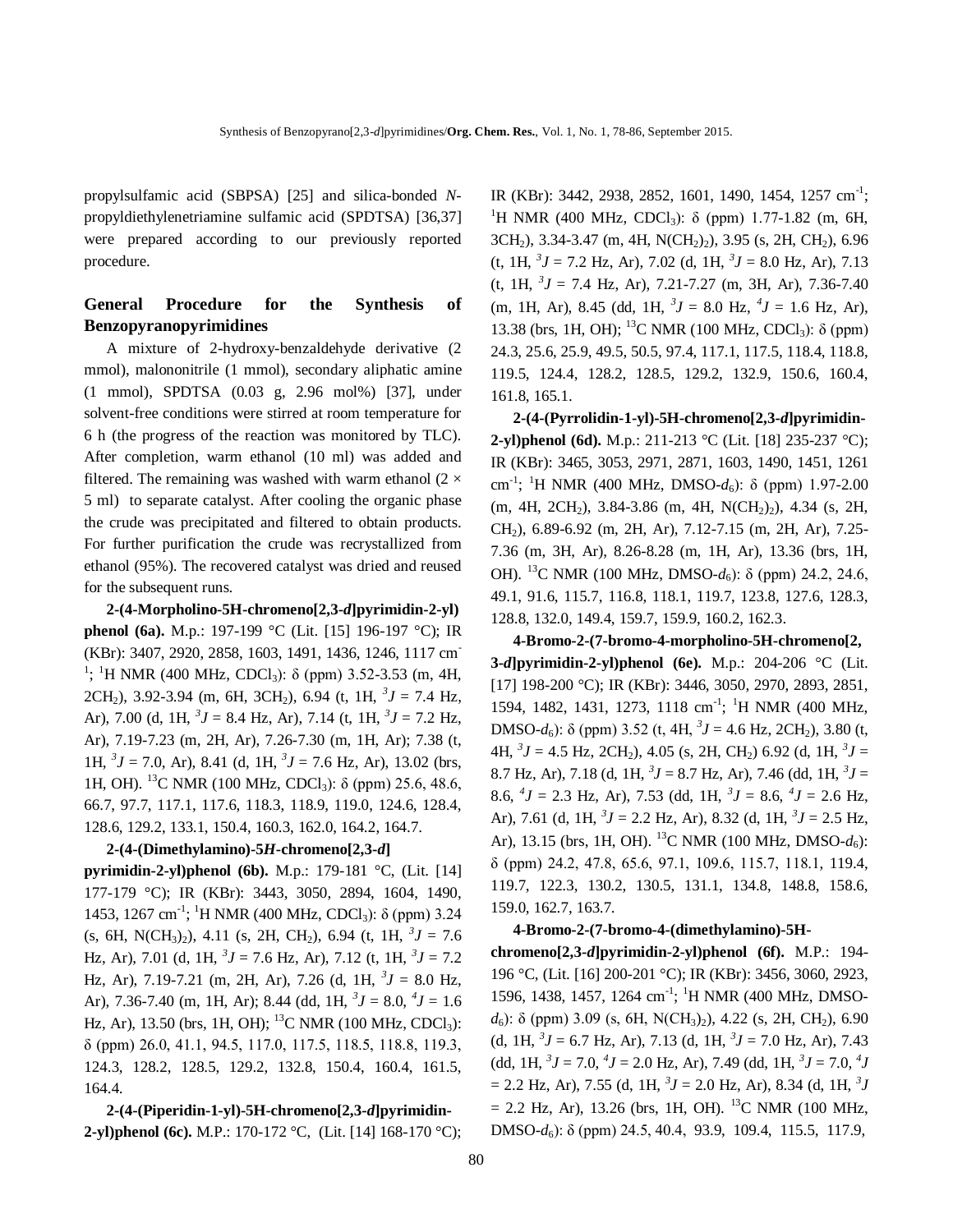119.4, 119.8, 122.4, 130.2, 130.4, 131.1, 134.6, 148.7, 158.6, 158.7, 162.3, 163.1.

**4-Bromo-2-(7-bromo-4-(piperidin-1-yl)-5Hchromeno[2,3-***d***]pyrimidin-2-yl)phenol (6g).** M.p.: 189- 193 °C (Lit. [17] 187-189 °C); IR (KBr): 3433, 3080, 2937, 2849, 1599, 1483, 1433, 1255 cm<sup>-1</sup>; <sup>1</sup>H NMR (400 MHz, DMSO-*d*6): δ (ppm) 1.65-1.78 (m, 6H, 3CH2), 3.48-3.53 [m, 4H, N(CH<sub>2</sub>)<sub>2</sub>], 4.03 (s, 2H, CH<sub>2</sub>), 6.90 (d, 1H, J = 6.8 Hz, Ar), 7.15 (d, 1H,  ${}^{3}J = 6.8$  Hz, Ar), 7.44 (d, 1H,  ${}^{3}J = 7.1$  Hz, Ar), 7.50 (d, 1H,  ${}^{3}J = 7.1$  Hz, Ar), 7.60 (s, 1H, Ar), 8.34 (s, 1H, Ar), 13.17 (brs, 1H, OH). <sup>13</sup>C NMR (100 MHz, DMSO*d*6): δ (ppm) 23.3, 24.3, 25.1, 48.5, 96.7, 109.5, 115.6, 118.0, 119.4, 119.8, 122.5, 130.1, 130.4, 131.1, 134.7, 148.9, 158.6, 159.0, 162.8, 163.9.

#### **5-Methoxy-2-(8-methoxy-4-morpholino-5H-**

**chromeno[2,3-***d***]pyrimidin-2-yl)phenol (6h)**. M.P.: 227- 230 °C, (Lit. [18] 225-226 °C); IR (KBr): 3444, 3060, 2966, 2891, 2833, 1603, 1508, 1430, 1262, 1103 cm<sup>-1</sup>. <sup>1</sup>H NMR (400 MHz, DMSO- $d_6$ ):  $\delta$  (ppm) 3.53 [t, 4H,  ${}^3J = 3.6$  Hz,  $N(CH_2)_2$ ], 3.78 (s, 3H, OCH<sub>3</sub>), 3, 79-3.82 (m, 7H, O(CH<sub>2</sub>)<sub>2</sub> & OCH<sub>3</sub>), 3.93 (s, 2H, CH<sub>2</sub>), 6.45 (d, 1H,  ${}^{3}J = 1.7$  Hz, Ar), 6.52-6.54 (m, 1H, Ar), 6.74-6.78 (m, 2H, Ar), 7.24 (d, 1H,  ${}^{3}J$  = 6.8 Hz, Ar), 8.18 (d, 1H,  ${}^{3}J$  = 7.0 Hz, Ar), 13.05 (brs, 1H, OH). <sup>13</sup>C NMR (100 MHz, DMSO-*d*6): δ (ppm) 23.8,

CHO

 $+$  NC<sup> $\sim$ </sup>CN  $+$ 

47.9, 55.0, 55.2, 65.7, 96.4, 101.1, 101.4, 106.2, 110.8, 111.2, 111.3, 129.2, 129.7, 150.2, 159.0, 160.3, 161.2, 162.9, 163.0, 163.9.

**5-Methoxy-2-(8-methoxy-4-(dimethylamino)-5Hchromeno[2,3-***d***]pyrimidin-2-yl)phenol (6i).** M.P.: 180- 182 °C, (Lit. [17] 174-176 °C); IR (KBr): 3450, 3060, 2920, 1595, 1437, 1456, 1260 cm<sup>-1</sup>. <sup>1</sup>H NMR (400 MHz, DMSO*d*<sub>6</sub>): δ (ppm) 3.21 (s, 6H, N(CH<sub>3</sub>)<sub>2</sub>), 3.78 (s, 3H, OCH<sub>3</sub>), 3.80 (s, 3H, OCH3), 4.07 (s, 2H, CH2), 6.43-6.45 (m, 1H, Ar), 6.52 (dd, 1H,  ${}^{3}J = 7.1$  Hz,  ${}^{4}J = 1.9$  Hz, Ar), 6.71-6.75  $(m, 2H, Ar)$ , 7.20 (d, 1H,  ${}^{3}J = 6.6$  Hz, Ar), 8.17 (d, 1H,  ${}^{3}J =$ 7.1 Hz, Ar), 13.35 (brs, 1H, OH). <sup>13</sup>C NMR (100 MHz, DMSO-*d*6): δ (ppm) 24.2, 40.3, 54.9, 55.1, 93.3, 101.0, 101.2, 105.9, 110.6, 111.3, 111.5, 129.2, 129.6, 150.2, 159.0, 159.9, 161.3, 162.5, 162.8, 163.4.

### **RESULTS AND DISCUSSION**

The catalytic activity of silica immobilized acids (SPDTSA, SBPSA, SBSSA and 3-SPSA) was investigated as heterogeneous solid acid catalysts in one-pot synthesis of benzopyranopyrimidines through *pseudo* four-component reaction of salicylaldehyde, malononitrile, secondary amine and the results are summarized in Table 1.

> N N

 **Table 1.** Investigation the Effect of Catalysts and Solvents on the Reaction of Salicylaldehyde, Malononitrile and Morpholine at Room Temperature<sup>a</sup> O

H N

Catalyst

|                | 2 <sub>1</sub><br>$+ NC2$<br>OН | `CN<br>$+$              | Conditions   | HO          |                            |
|----------------|---------------------------------|-------------------------|--------------|-------------|----------------------------|
| Entry          | Catalyst                        | Catalyst<br>loading (g) | Conditions   | Time<br>(h) | Yield<br>$(\%)^{\text{b}}$ |
|                | $3-SPSA$                        | 0.03                    | Solvent-free | 4           | 82                         |
| 2              | <b>SBSSA</b>                    | 0.03                    | Solvent-free | 5           | 80                         |
| 3              | <b>SBPSA</b>                    | 0.03                    | Solvent-free | 5           | 80                         |
| $\overline{4}$ | <b>SPDTSA</b>                   | 0.03                    | Solvent-free | 4           | 90                         |
| 5              | <b>SPDTSA</b>                   | 0.01                    | Solvent-free | 6           | 78                         |
| 6              | <b>SPDTSA</b>                   | 0.05                    | Solvent-free | 3.5         | 90                         |
|                | <b>SPDTSA</b>                   | 0.03                    | Ethanol      | 8           | 80                         |
| 8              | <b>SPDTSA</b>                   | 0.03                    | Water        | 8           | N.R.                       |
| 9              | <b>SPDTSA</b>                   | 0.03                    | Acetonitrile | 6           | 48                         |

<sup>a</sup>Reaction conditions; salicylaldehyde (2 mmol), and malononitrile (1 mmol) at room temperature (in the case of solvent  $(3 \text{ ml})$ . <sup>b</sup>Isolated yield.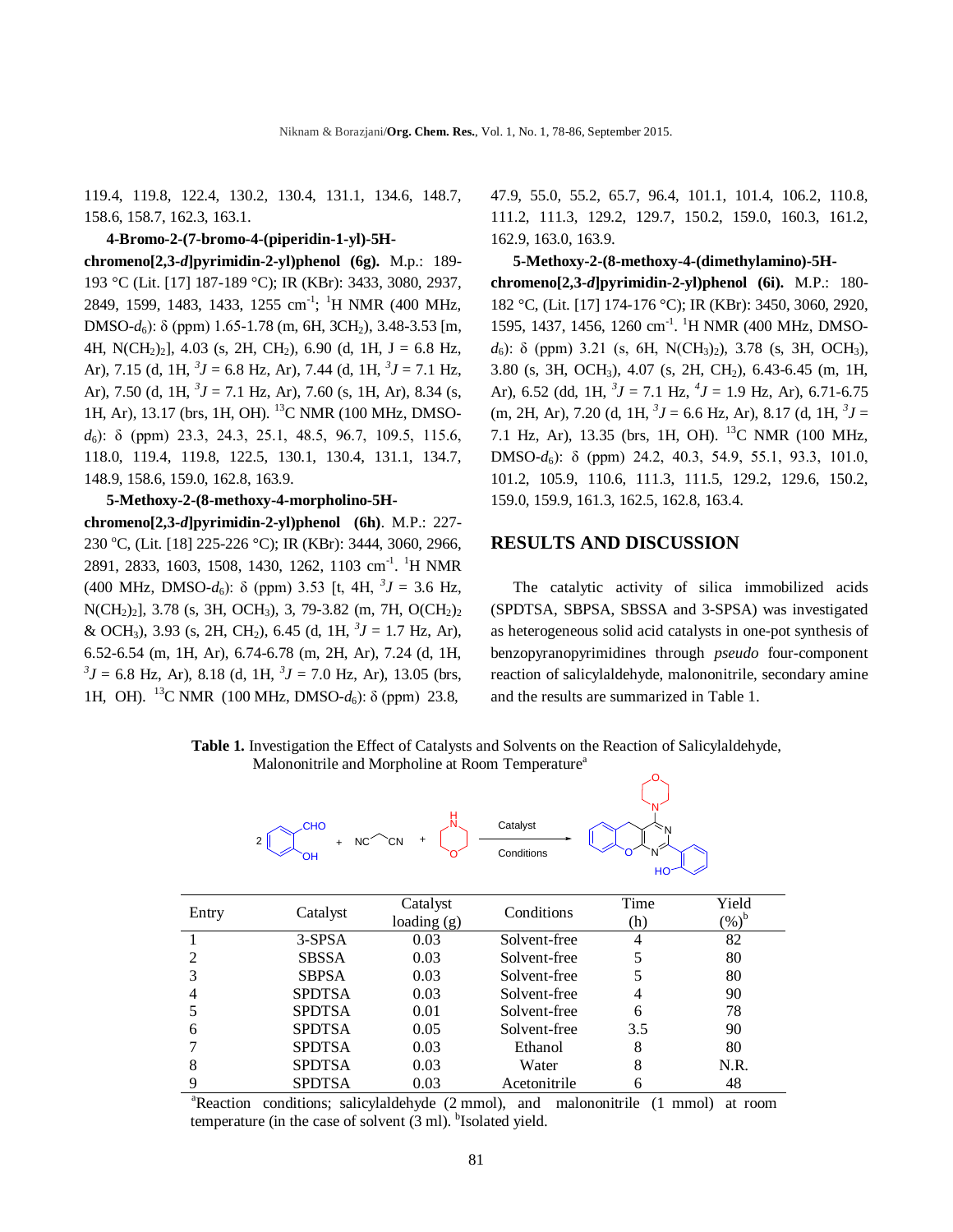For this purpose, the reaction between salicylaldehyde (2 mmol), malononitrile (1 mmol) and morpholine (1 mmol) was selected as a model reaction at room temperature in order to establish the feasibility of the strategy and optimize the reaction conditions. As shown in Table 1, the catalytic effect of solid acids SPDTSA, SBPSA, SBSSA and 3-SPSA was studied as heterogeneous acid catalysts. All of these silica immobilized propyl sulfonic acids accomplished this *pseudo* four-component condensation reaction at room temperature under solvent-free conditions. The model reaction was converted into the corresponding product in a higher yield using solid acid SPDTSA as catalyst (Table 1, entry 4). The lower amounts of SPDTSA (0.01 g) was converted the model reaction in longer reaction time and

lower yield (Table 1, entry 5) and using higher amounts of the catalyst (0.05 g) did not improve the result to an appreciable extent (Table 1, entry 6). The model reaction was treated in solvents such as ethanol, water, and acetonitrile in the presence of SPDTSA (0.03 g) as catalyst at room temperature (Table 1, entries 7-9), but the best result was under solvent-free conditions. The optimum conditions was α-hydroxybenzaldehyde (2 mmol), malononitrile (1 mmol), secondary amine (1 mmol) and SPDTSA (0.03 g, 2.96 mol%) at room temperature under solvent-free conditions.

The reaction can tolerate α-hydroxybenzaldehydes and some of its derivatives carrying either electron-donating or halogen and the results were reasonable (Table 2). Aliphatic

|                | G<br><b>CHO</b><br>$+$<br>2<br>OН | $+$ R <sub>2</sub> NH<br>NC <sup>2</sup><br>`CN<br>4 <sub>h</sub> | <b>SPDTSA</b><br>Solvent-free/ rt |          | N <sub>2</sub><br>'N<br>G |                 |
|----------------|-----------------------------------|-------------------------------------------------------------------|-----------------------------------|----------|---------------------------|-----------------|
|                | 4                                 | 5                                                                 |                                   | 6a-i     | HO                        |                 |
| Entry          | Amine                             | Aldehyde                                                          | Product                           | Yeild    | M.p.                      | Lit. M.p.       |
|                |                                   |                                                                   |                                   | $(\%)^a$ | $({}^{\circ}C)$           | $({}^{\circ}C)$ |
| $\mathbf{1}$   | Morpholine                        | 2-Hydroxy-                                                        | 6a                                | 90       | 197-199                   | 196-197         |
|                |                                   | benzaldehyde                                                      |                                   |          |                           | $[15]$          |
| $\overline{2}$ | Dimethyl amine                    | 2-Hydroxy-                                                        | 6 <sub>b</sub>                    | 85       | 179-181                   | 177-179         |
|                |                                   | benzaldehyde                                                      |                                   |          |                           | $[14]$          |
| 3              | Piperidine                        | 2-Hydroxy-                                                        | <b>6c</b>                         | 88       | 170-172                   | 168-170         |
|                |                                   | benzaldehyde                                                      |                                   |          |                           | $[14]$          |
| $\overline{4}$ | Pyrrolidine                       | 2-Hydroxy-                                                        | <b>6d</b>                         | 82       | 211-213                   | 235-237         |
|                |                                   | benzaldehyde                                                      |                                   |          |                           | $[18]$          |
| 5              | Morpholine                        | 5-Bromo-2-hydroxy-                                                | <b>6е</b>                         | 78       | 204-206                   | 198-200         |
|                |                                   | benzaldehyde                                                      |                                   |          |                           | $[17]$          |
| 6              | Dimethyl amine                    | 5-Bromo-2-hydroxy-                                                | 6f                                | 75       | 194-196                   | 200-201         |
|                |                                   | benzaldehyde                                                      |                                   |          |                           | $[16]$          |
| 7              | Piperidine                        | 5-Bromo-2-hydroxy-                                                | 6g                                | 73       | 189-193                   | 187-189         |
|                |                                   | benzaldehyde                                                      |                                   |          |                           | $[17]$          |
| 8              | Morpholine                        | 4-Methoxy-2-                                                      | 6h                                | 75       | 227-230                   | 225-226         |
|                |                                   | hydroxy-                                                          |                                   |          |                           | $[18]$          |
|                |                                   | benzaldehyde                                                      |                                   |          |                           |                 |
| 9              | Dimethyl amine                    | 4-Methoxy-2-                                                      | 6i                                | 88       | 180-182                   | 174-176         |
|                |                                   | hydroxy-                                                          |                                   |          |                           | $[17]$          |
|                |                                   | benzaldehyde                                                      |                                   |          |                           |                 |
| 10             | Diethyl amine                     | 2-Hydroxy-                                                        |                                   | N.R.     |                           |                 |
|                |                                   | benzaldehyde                                                      |                                   |          |                           |                 |
| 11             | Dibutyl amine                     | 2-Hydroxy-                                                        |                                   | N.R.     |                           |                 |
|                |                                   | benzaldehyde                                                      |                                   |          |                           |                 |

 **Table 2.** Synthesis of Benzopyranopyrimidines Using SPDTSA as Catalyst at Room Temperature and under Solvent-Free Conditions for 4 h **NID** 

<sup>a</sup>Isolated yield.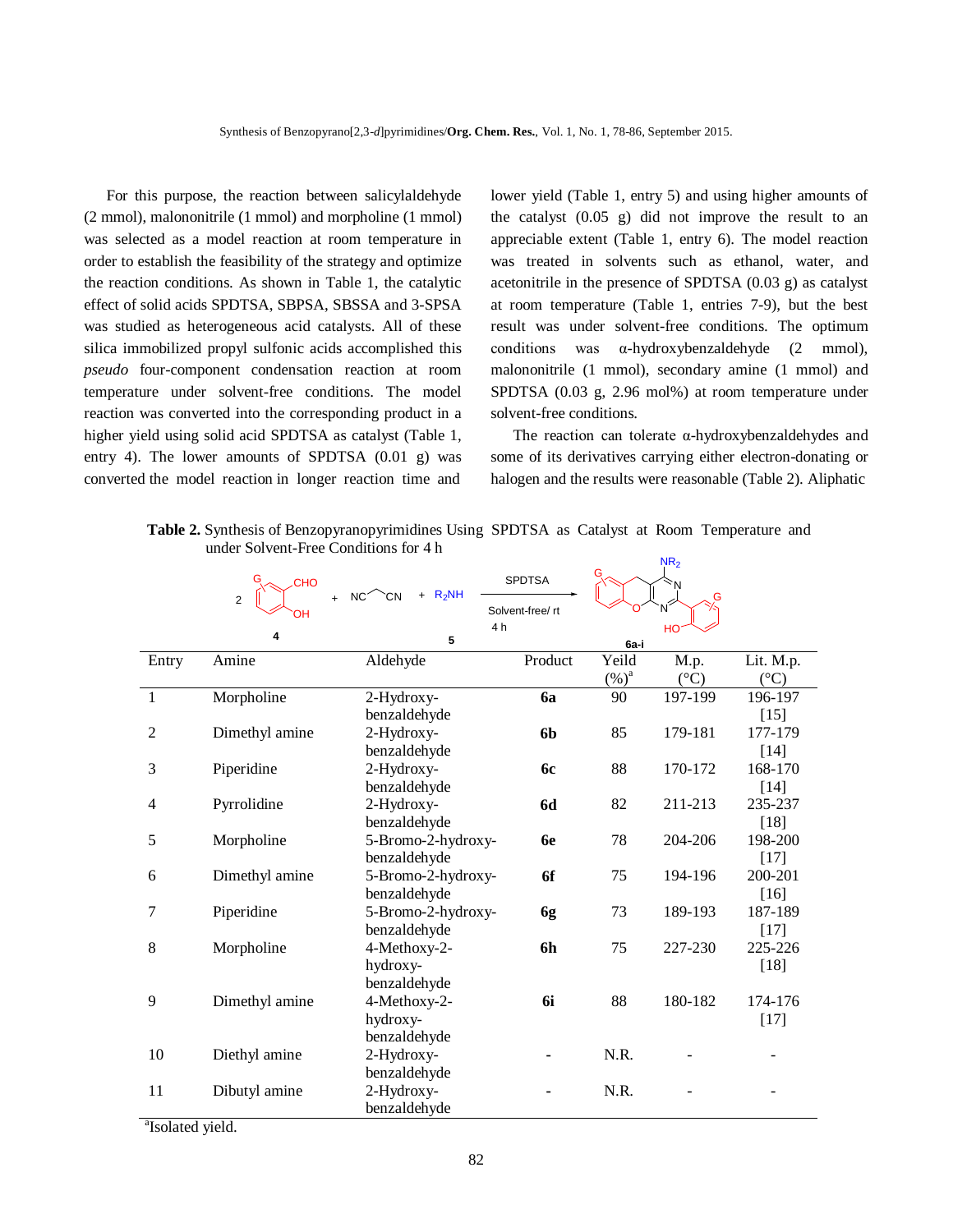amines such as diethyl amine and dibutyl amine did not react while the best results were achieved with cyclic secondary amines such as morpholine, piperidine and pyrrolidine.

Proposed mechanism for the synthesis of benzopyranopyrimidine derivative **6** is described in Scheme 1 [18,19]. The process represents a typical cascade reaction in which the catalyst facilitates the Knoevenagel condensation reaction through activate salicylic aldehyde for nucleophilic attack of the malononitrile. The catalyst can activate O-H groups, such that the Pinner reaction occurs and intermediate **II** is formed. Next, the cyano group of intermediate **II** can be attacked by the amine to produce intermediate **III**. Finally, intermediate **III** reacts with another molecule of salicylic aldehyde followed by proton transfer to afford the final benzopyranopyrimidine **6**.

The possibility of recycling the catalyst SPDTSA was examined using by the reaction of salicylaldehyde, malononitrile, and morpholine under the optimized conditions. Upon completion, ethanol (10 ml) was added



*Scheme 1*. Proposed mechanism for the synthesis of benzopyranopyrimidine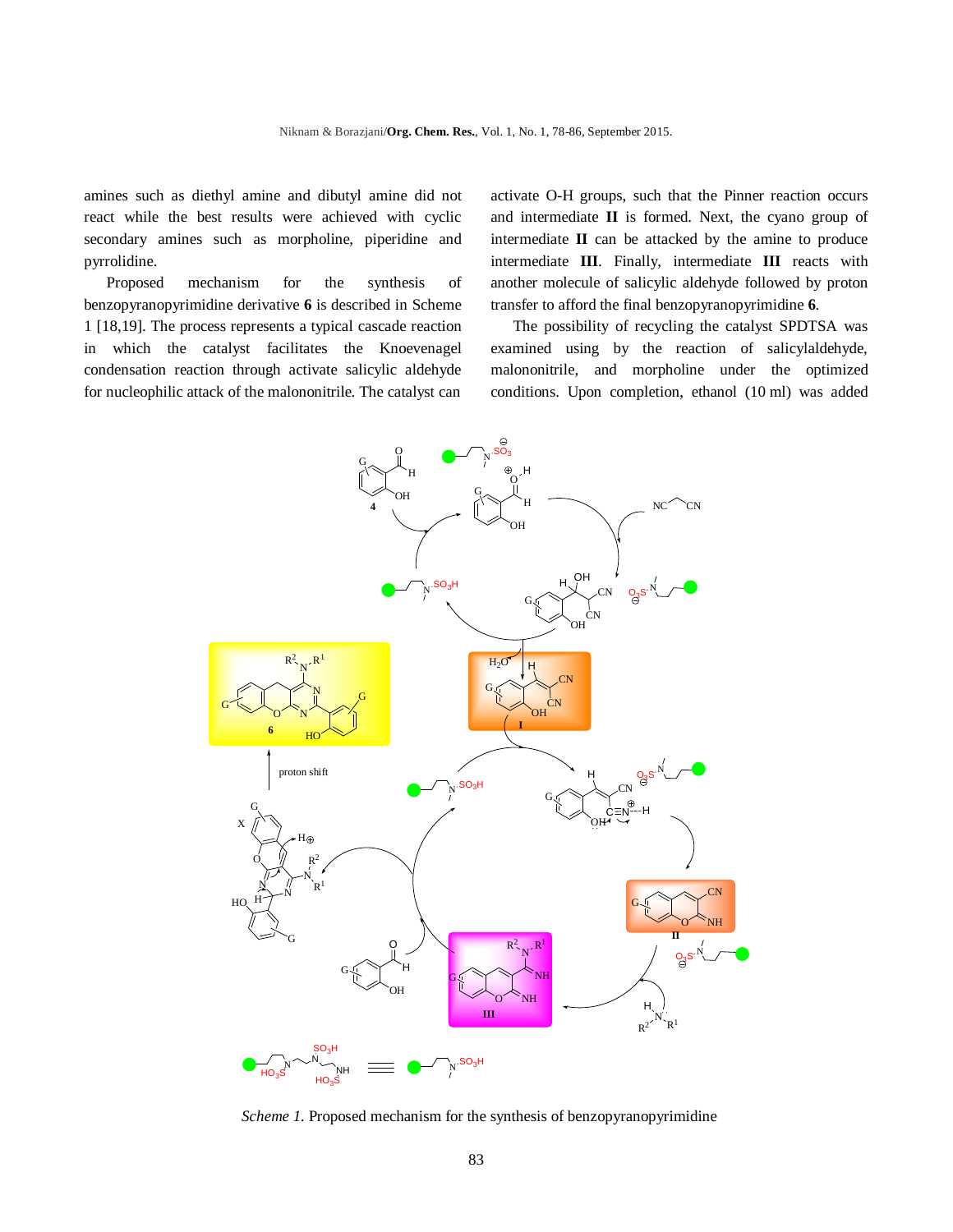and filtered. The remaining was washed with warm ethanol  $(2 \times 5 \text{ ml})$ . The separated catalyst was dried and reused for the subsequent experiments under similar reaction conditions. The results showed that the catalyst could be effectively used for at least four consecutive cycles without much appreciable loss in its catalytic activity (Fig. 3).

To show the advantages of these solid acids (3-SPSA, SBPSA, SBSSA and SPDTSA) as catalysts in *pseudo*-four component reaction, our results and reaction conditions for synthesis of 2-(4-morpholino-5H-chromeno[2,3-*d*] pyrimidin-2-yl)phenol (**6a**) are compared with previously reported data in Table 3. The results show that our method



**Fig. 3.** Investigation of catalyst reusability in the reaction of salicylaldehyde (2 mmol), malononitrile (1 mmol), and morpholine (1 mmol) in the presence of 0.03 g of SPDTSA at room temperature under solvent-free conditions. Reaction time  $= 4$  h.

| Table 3. Comparison the Results of SPDTSA, SBSSA, SBPSA and 3-SPSA with other Catalysts Reported |  |  |  |  |  |
|--------------------------------------------------------------------------------------------------|--|--|--|--|--|
| in Literature for the Synthesis of 6a                                                            |  |  |  |  |  |

| Entry          | Catalyst                                      | Conditions                    | Time<br>(h) | Yield<br>$(\%)^a$ | Ref.      |
|----------------|-----------------------------------------------|-------------------------------|-------------|-------------------|-----------|
| 1              | $LiClO4$ (20 mol%)                            | Ethanol, r.t.                 | 24          | 95                | $[11]$    |
| 2              | $[Bmim]BF_4(5 mol\%)$                         | Solvent-free, r.t.            | 0.33        | 76                | [12]      |
| 3              | [Hnhp][HSO <sub>4</sub> ] $(5 \text{ mol\%})$ | Solvent-free, r.t.            | 0.2         | 87                | [13]      |
| $\overline{4}$ | Piperidine (20 mol%)                          | Solvent-free, $100^{\circ}$ C | 11          | 78                | $[10]$    |
| 5              | Piperidine (20 mol%)                          | MW (180 W), 100 °C            | 0.1         | 92                | [10]      |
| 6              | $ZrOCl2.8H2O$ (30 mol%)                       | Solvent-free, rt.             | 15          | 88                | $[14]$    |
|                | $Fe(II)$ -BTU-SNPs $(15 \text{ mg})$          | Ethanol, r.t.                 | 4           | 93                | $[15]$    |
| 8              | $Fe3O4\S1O2\Salen\Mn MNP$                     | Solvent-free, r.t.            | 0.83        | 96                | $[16]$    |
|                | (0.0008 g)                                    |                               |             |                   |           |
| 9              |                                               | Choline chloride-urea         | 1           | 75                | $[17]$    |
|                |                                               | $(0.5 \text{ ml})$ , r.t.     |             |                   |           |
| 10             | $3-SPSA (0.03 g)$                             | Solvent-free, r.t.            | 4           | 82                | This work |
| 11             | SBPSA $(0.03 g)$                              | Solvent-free, r.t.            | 5           | 80                | This work |
| 12             | SBSSA $(0.03 g)$                              | Solvent-free, r.t.            | 5           | 80                | This work |
| 13             | SPDTSA $(0.03 g)$                             | Solvent-free, r.t.            | 4           | 90                | This work |

<sup>a</sup>Isolated yield.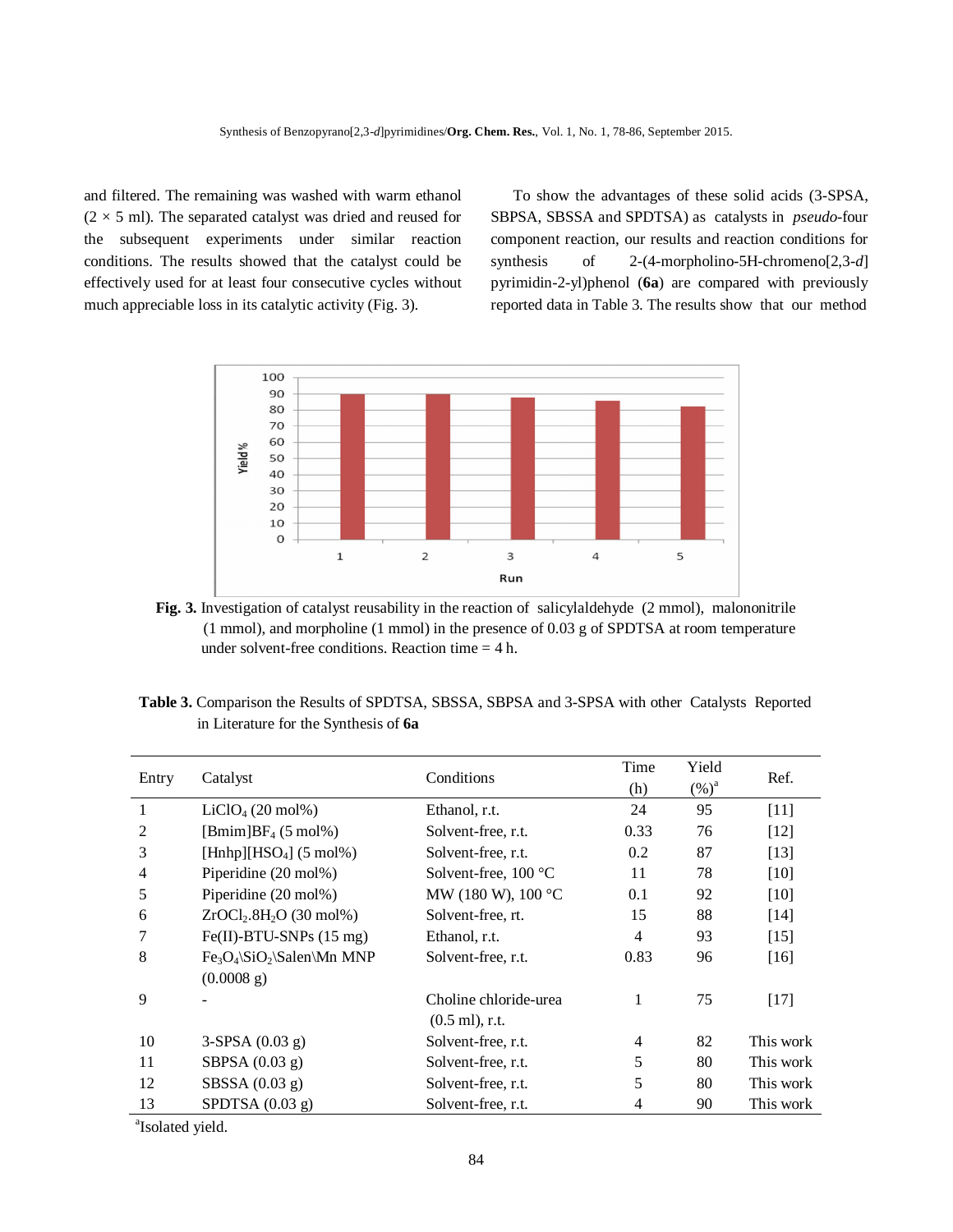is quite comparable with the former methods in yields and reaction times.

## **CONCLUSIONS**

In conclusion, this work shows that silica-bonded solid acids which can be prepared by simple operation from commercially available and relative cheap starting materials, efficiently catalyze the synthesis of benzopyranopyrimidines. It could also be recovered and reused for several times without noticeable loss of reactivity.

# **ACKNOWLEDGEMENTS**

We are thankful to the Persian Gulf University Research Council for the partial support of this work. Also, we are thankful to the School of Chemistry, Manchester University for running NMRs.

### **REFERENCES**

- [1] C.N. O'Callagan, J. Chem. Soc. Perkin Trans. I (1980) 1335.
- [2] O. Bruno, S. Schenone, A. Ranise, F. Bondavalli, E. Barocelli, V. Ballabeni, M. Chiavarini, S. Bertoni, Bioorg. Med. Chem. 9 (2001) 629.
- [3] O. Bruno, C. Brullo, A. Ranise, S. Schenone, F. Bondavalli, E. Barocelli, V. Ballabeni, M. Chiavarini, M. Tognolini, M. Impicciatore, Bioorg. Med. Chem. Lett. 11 (2001) 1397.
- [4] O. Bruno, C. Brullo, S. Schenone, A. Ranise, F. Bondavalli, E. Barocelli, F. Magnanini, V. Ballabeni, Farmaco 57 (2002) 753.
- [5] O. Bruno, C. Brullo, S. Schenone, F. Bondavalli, A. Ranise, M. Tognolini, V. Ballabeni, E. Barocelli, Bioorg. Med. Chem. 12 (2004) 553.
- [6] O. Bruno, S. Schenone, A. Ranise, E. Barocelli, M. Chiavarini, V. Ballabeni, S. Bretoni, Arzn. Forsch. 50 (2000) 140.
- [7] V. Ballabeni, F. Calcina, M. Tognolini, O. Bruno, C. Manotti, E. Barocelli, Life Sci. 74 (2004) 1851.
- [8] C. Brullo, M. Rocca, P. Fossa, E. Cichero, E. Barocelli, V. Ballabeni, L. Flammini, C. Giorgio, F.

Saccani, G. Domenichini, O. Bruno, Bioorg. Med. Chem. Lett. 22 (2012) 1125.

- [9] K. Chinnakali, D. Sudha, M. Jayagobi, R. Raghunathan, H.K. Fun, Acta Cryst. E65 (2009) o2907.
- [10] O. Bruno, C. Brullo, F. Bondavalli, A. Ranise, S. Schenone, M. Tognolini, V. Ballabeni, E. Barocelli, Med. Chem. 3 (2007) 127.
- [11] O. Bruno, C. Brullo, S. Schenone, F. Bondavalli, A. Ranise, M. Tognolini, M. Impicciatore, V. Ballabeni, E. Barocelli, Bioorg. Med. Chem. 14 (2006) 121.
- [12] A.V. Borisov, S.G. Dzhavakhishvili, I.O. Zhuravel, S.M. Kovalenko, V.M. Nikitchenko, J. Comb. Chem. 9 (2007) 5.
- [13] A. Zonouzi, M. Biniaz, R. Mirzazadeh, M. Talebi, S.W. Ng, Heterocycles 81 (2010) 1271.
- [14] R. Ghahremanzadeh, T. Amanpour, A. Bazgir, Tetrahedron Lett. 51 (2010) 4202.
- [15] A.K. Gupta, K. Kumari, N. Singh, D.S. Raghuvanshi, K.N. Singh, Tetrahedron Lett. 53 (2012) 650.
- [16] H.R. Shaterian, M. Aghakhanizadeh, Res. Chem. Intermed. 39 (2013) 3877.
- [17] H.R. Tavakoli, S.M. Moosavi, A. Bazgir, J. Korean Chem. Soc. 57 (2013) 260.
- [18] S. Amirnejat, F. Movahedi, H. Masrouri, M. Mohadesi, M.Z. Kassaee, J. Mol. Catal. A Chem. 378 (2013) 135.
- [19] S.M. Sadeghzadeh, F. Daneshfar, M. Malekzadeh, Chin. J. Chem. 32 (2014) 349.
- [20] N. Azizi, M. Mariami, M. Edrisi, Dyes Pigments 100 (2014) 215.
- [21] D. Zareyee, B. Karimi, Tetrahedron Lett. 48 (2007) 1277.
- [22] B. Karimi, M. Khalkhali, J. Mol. Catal. A Chem. 271 (2007) 75.
- [23] K. Niknam, D. Saberi, M. Nouri Sefat, Tetrahedron Lett. 50 (2009) 4058.
- [24] K. Niknam, D. Saberi, M. Mohagheghnejad, Molecules 14 (2009) 1915.
- [25] K. Niknam, D. Saberi, Tetrahedron Lett. 50 (2009) 5210.
- [26] K. Niknam, D. Saberi, Appl. Catal. A Gen. 366 (2009) 220.
- [27] K. Niknam, D. Saberi, M. Baghernejad, Phosphorus,